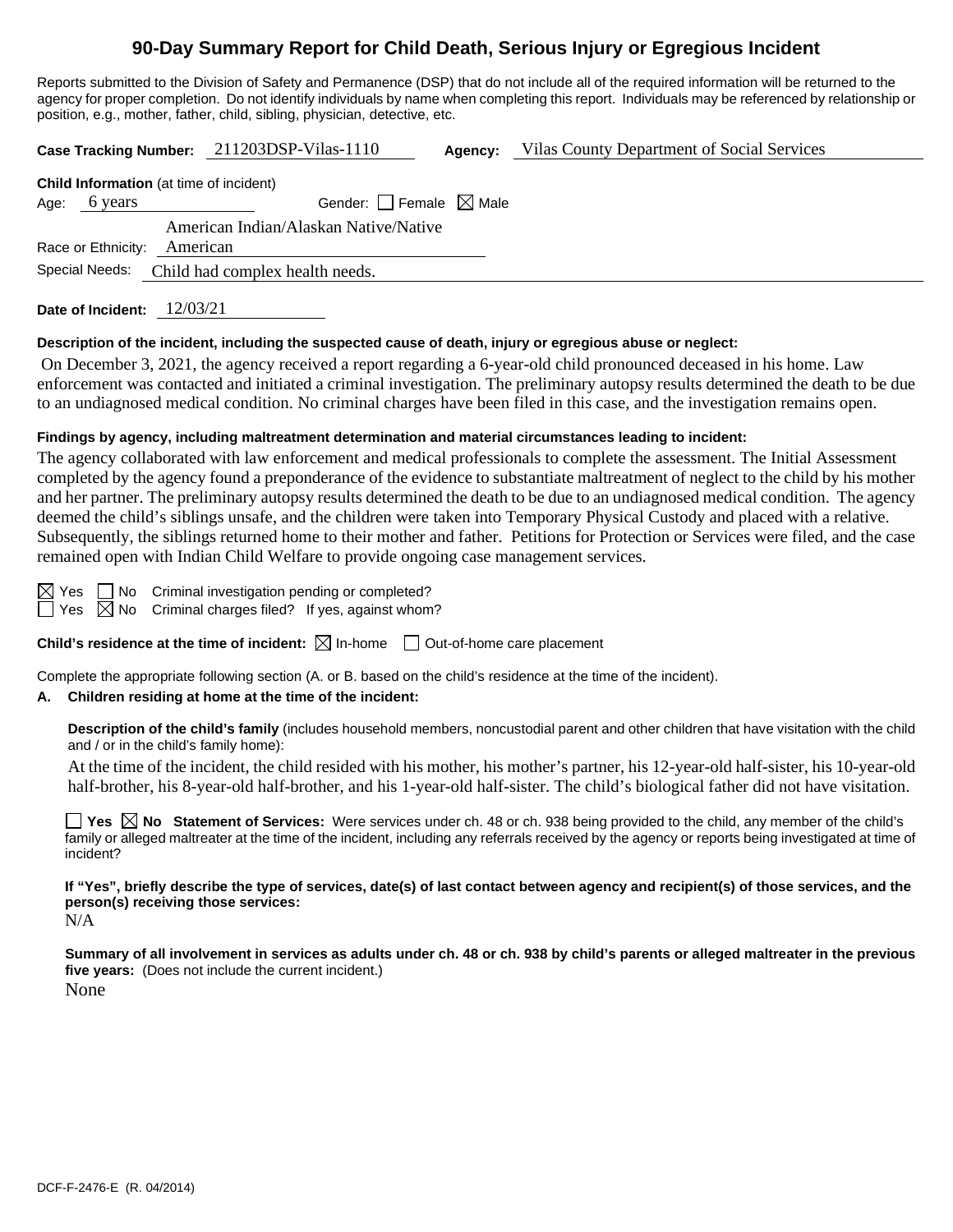**Summary of actions taken by the agency under ch. 48, including any investigation of a report or referrals to services involving the child, any member of the child's family living in this household and the child's parents and alleged maltreater.** (Does not include the current incident.)

(Note: Screened out reports listed in this section may include only the date of the report, screening decision, and if a referral to services occurred at Access. Reports that do not constitute a reasonable suspicion of maltreatment or a reason to believe that the child is threatened with harm are not required to be screened in for an Initial Assessment, and no further action is required by the agency.)

On December 1, 2021, the agency screened-out a Services Report.

On November 11, 2021, the agency screened-out a Services Report.

On November 9, 2021, the agency screened-out a CPS Report.

On November 9, 2021, the agency screened-out a Services Report.

On March 4, 2020, the agency screened-out a Services Report.

On November 16, 2015, the agency screened-in a CPS Report alleging neglect to the child, his now 12-year-old half-sister, his now 10-year-old half-brother, and his now 8-year-old half-brother by his mother and the sibling's father. An assessment was completed by the agency, and the allegation of neglect was unsubstantiated. The agency provided the family with a referral for community services, and the case was closed.

On June 6, 2015, the agency screened-in a CPS Report alleging neglect to the child, his now 12-year-old half-sister, his now 10-year-old half-brother, and his now 8-year-old half-brother by his mother and the sibling's father. An assessment was completed by the agency, and the allegation of neglect was unsubstantiated. The case was closed upon completion of the Initial Assessment.

On March 25, 2015, the agency screened-out a Services Report.

On March 25, 2015, the agency screened-out a CPS Report.

#### **Summary of any investigation involving the child, any member of the child's family and alleged maltreater conducted under ch. 48 and any services provided to the child and child's family since the date of the incident:**

The agency collaborated with law enforcement and medical professionals to complete the assessment. The Initial Assessment completed by the agency found a preponderance of the evidence to substantiate maltreatment of neglect to the child by his mother and her partner. The preliminary autopsy results determined the death to be due to an undiagnosed medical condition. The agency deemed the child's siblings unsafe, and the children were taken into Temporary Physical Custody and placed with a relative. Subsequently the siblings returned home to their mother and father. Petitions for Protection or Services were filed, and the case remained open with Indian Child Welfare to provide ongoing case management services.

#### **B. Children residing in out-of-home care (OHC) placement at time of incident:**

**Description of the OHC placement and basis for decision to place child there:** N/A

## **Description of all other persons residing in the OHC placement home:**

N/A

 $\boxtimes$ 

 $\boxtimes$ 

**Licensing history:** Including type of license, duration of license, summary of any violations by licensee or an employee of licensee or other actions that constitute a substantial failure to protect and promote the welfare of a child. N/A

#### **Summary of any actions taken by agency in response to the incident:** (Check all that apply.)

- 
- Protective plan implemented and Referral to services
- 
- Screening of Access report  $\boxtimes$  Attempted or successful reunification
	-
- Initial assessment conducted **Transportation assistance** Transportation assistance